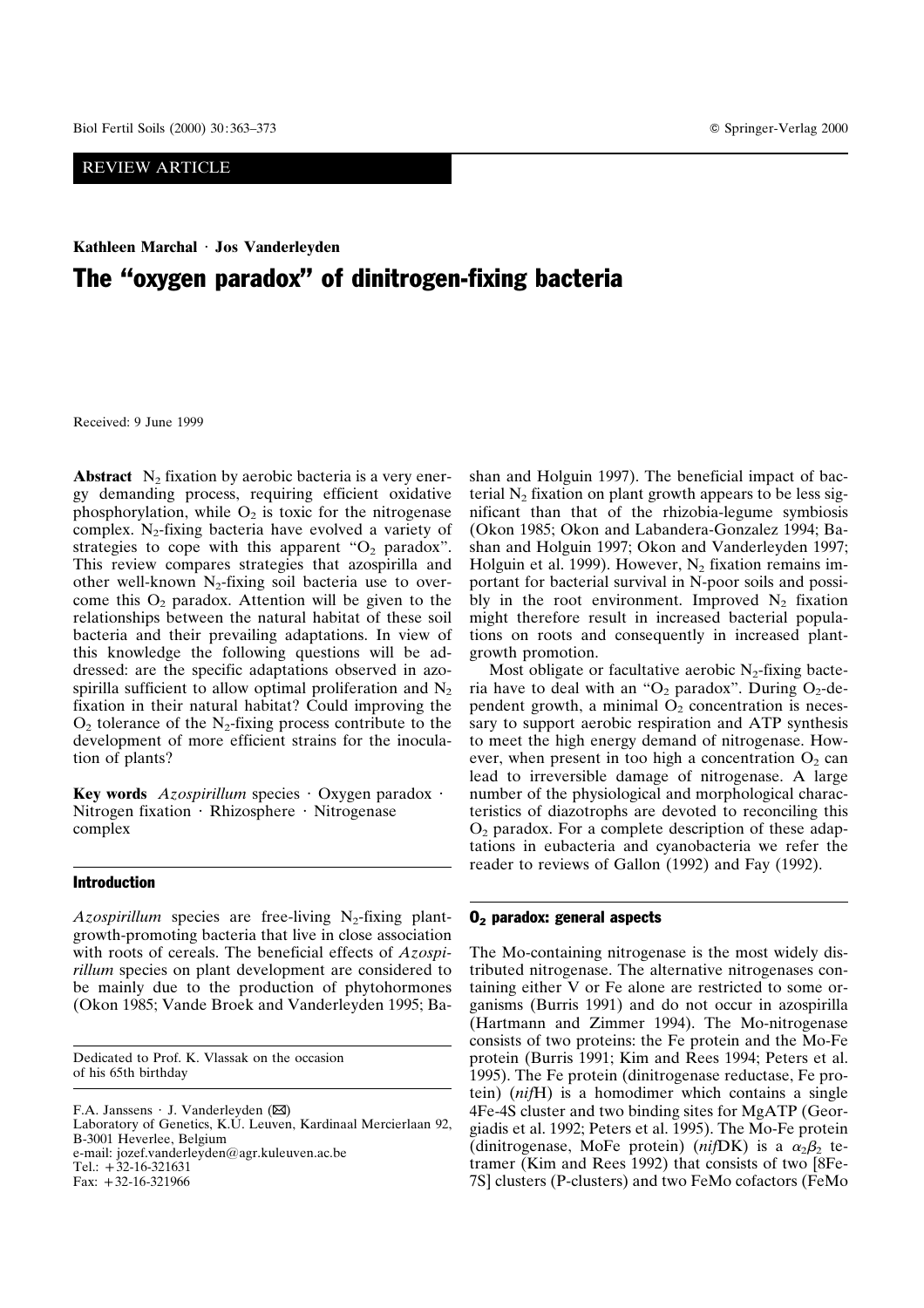cofactor) (Peters et al. 1997). The reduction of  $N_2$  to NH<sup>+</sup> requires eight electrons. As a consequence, a minimum of 16 ATP molecules is required to reduce one molecule of atmospheric  $N_2$ . Moreover, the reduction of  $N_2$  is always coupled to the reduction of H<sup>+</sup> to H<sub>2</sub>. This  $H^+$  reduction accounts for 25% of the electron dissipation (Burris 1991; Peters et al. 1995). Under normal physiological conditions the ATP requirement for  $N_2$  reduction is closer to 20–30 molecules of MgATP than 16 molecules of MgATP. Consequently,  $N_2$  fixation can consume a significant fraction of the total cellular ATP pool (Burris 1991; Peters et al. 1995). ATP is efficiently provided by aerobic respiration. Therefore, aerobic  $N_2$  fixation requires a minimal concentration of  $O_2$ . Even facultative anaerobic N<sub>2</sub>-fixing bacteria such as *Klebsiella pneumoniae* show an increased  $N_2$ -fixing capacity in the presence of a limiting amount of  $O<sub>2</sub>$ (Poole and Hill 1997).

Purified nitrogenase, regardless of its source, is extremely rapidly and irreversibly inactivated by  $O_2$  (Gallon 1992). The Fe protein is much more sensitive to  $O_2$ than the MoFe protein (Wang et al. 1984). The Fe protein and MoFe protein exhibit typical half-lives in air of respectively 45 s and 10 min (Robson and Postgate 1980; Wang et al. 1984). As mentioned earlier,  $N_2$  fixation is coupled to the obligatory production of  $H_2$  (Burris 1991). This nitrogenase-dependent production of  $H_2$ causes a significant waste of ATP and reducing equivalents. Furthermore, high levels of  $H_2$  inhibit nitrogenase activity. Some diazotrophic bacteria express an uptake hydrogenase under  $N_2$ -fixing conditions. This hydrogenase can relieve the inhibitory effect of  $H_2$  on nitrogenase and concomitantly provide reducing equivalents to support the respiratory protection by oxidizing the  $H_2$  formed. In some bacteria the coupling of  $H_2$  oxidation to respiration leads to ATP synthesis (Robson and Postgate 1980). An uptake hydrogenase can therefore act at both levels of the  $O_2$  paradox  $(O_2)$  protection or energy production).

Notwithstanding the wide range of strategies that  $N<sub>2</sub>$ -fixing bacteria have developed to cope with this socalled  $O_2$  paradox, the detrimental effect of  $O_2$  on nitrogenase restricts  $N_2$  fixation in most species of the eubacteria to anaerobic or microaerobic conditions. *Azotobacter vinelandii,* equipped with a well-integrated  $O_2$ protection system, is the only described exception, being able to fix  $N_2$  under fully aerated conditions (Poole and Hill 1997). Recently, however, the occurrence of an O2-tolerant N2-fixing system was described in *Streptomyces thermoautotrophicus*. In this species the reduction of  $N<sub>2</sub>$  is coupled to the oxidation of CO to peroxide. A Mn-containing superoxide oxidoreductase converts the formed  $O_2$  to  $O_2$  while simultaneously transferring the electrons to a MoFeS-dinitrogenase for the reduction of  $N_2$ . The structure of this newly discovered nitrogenase appears to be very different from those of the common Mo-containing nitrogenases (Ribbe et al. 1997), and the physiological relevance of this system needs further validation.

#### $O<sub>2</sub>$  paradox in symbiotic microorganisms

Rhizobial bacteroids have resolved the  $O_2$  paradox by combining the microaerobic environment of a nodule with a very efficient mode of respiration. The variable diffusion barrier of nodules restricts the  $O<sub>2</sub>$  concentration in the infection zone, where the bacteroids reside, to nearly anaerobic levels (5–50 nM) (Witty and Minchin 1998; Kuzma et al. 1999). The mechanisms by which this barrier readily (minutes to hours) responds to fluctuating  $O_2$  concentrations are not clear, but presumably control of the size and distribution of intracellular spaces by osmocontraction and by secretion of occluding glycoproteins within the intracellular spaces might regulate the entry of  $O_2$  (Witty et al. 1986; Minchin 1997). Metabolic activities such as high respiratory activity and concomitantly high levels of ascorbate peroxidases in the endodermis of the nodule have been postulated to be involved in the long-term (days) adaptation to elevated  $O_2$  levels (Dalton et al. 1998). Albeit protective, this  $O_2$  barrier makes bacteroids the primary site of  $O_2$  limitation in the nodules (Kuzma et al. 1999). Despite the low  $O_2$  concentrations in the nodule, respiration by a cytcbb<sub>3</sub> (*fix*NOQP) terminal oxidase allows bacteroids to produce sufficient energy to support N2 fixation (Preisig et al. 1993; Vargas et al. 1996). This oxidase, characterized by an extremely high  $O_2$  affinity [with a  $K_M$  of 7 nM (Preisig et al. 1996)], is able to consume the  $O_2$  delivered by the nodule leghaemoglobin (Appleby 1984; Poole 1994). Notwithstanding the presence of this high-affinity respiratory chain and the  $O_2$ -delivering leghaemoglobin,  $N_2$  fixation in legume nodules remains limited by  $O_2$  and subsequently by energy (Kuzma et al. 1999). The Fix– phenotype observed in the absence of a cytcb $b_3$  oxidase in all obligate symbiotic  $N_2$  fixers (Preisig et al. 1993; Schlüter et al. 1997) and the enhanced  $N_2$  fixation capacity observed at increasing rates of respiration in the bacteroids (Soberón et al. 1989; Yurgel et al. 1998), supports this conclusion.

The tight  $O_2$ -dependent regulation confines expression of rhizobial *nif* genes to extremely microaerobic conditions (Fischer 1994). Although expression of rhizobial *nif* genes is not restricted to symbiotic conditions, nitrogenase activity under free-living conditions has, to our knowledge, never been conclusively demonstrated. The lack of sufficient energy to support nitrogenase activity under these conditions might, at least to some extent, explain the absence of  $N_2$  fixation by freeliving rhizobia. De-repression of *nif* genes under freeliving conditions probably occurs only at dissolved- $O_2$ tensions similar to these present in the nodules. In the absence of leghaemoglobin-facilitated  $O_2$  transport, the high-affinity terminal oxidase might not operate sufficiently at these low  $O_2$  concentrations. Although this is a highly speculative hypothesis, some circumstantial evidence has been reported. It was demonstrated that expression of the bacterial haemoglobin *vhb* from *Vi-*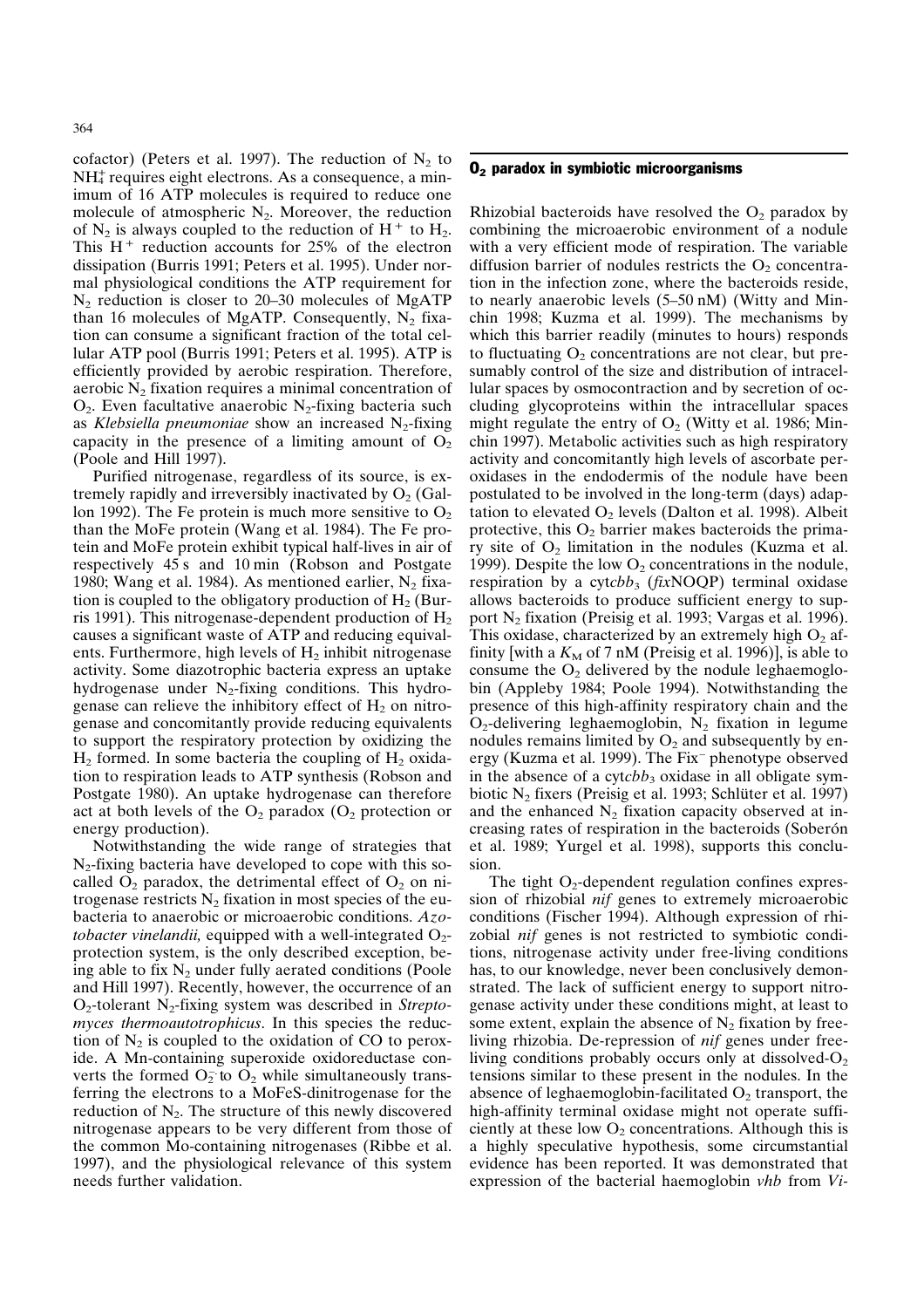*treoscilla* in the strain *Rhizobium etli* altered the expression of *nif* genes ex planta (Ramírez et al. 1995; Minchin 1997). Rhizobia have adapted their  $N_2$ -fixing mechanism to extremely low  $O<sub>2</sub>$  concentrations, and consequently make any additional nitrogenase-protection system somehow superfluous. For rhizobia, the most important aspect of the  $O_2$  paradox probably is that of energy limitation.

In view of this energy limitation in the nodules, a contribution of hydrogenase to recycling energy seems reasonable (Evans and Burris 1992; Maier and Triplett 1996). It should be noted, however, that in this case energy limitation is caused by the lack of sufficient Csource rather than by the limited availability of  $O_2$ . A role of the uptake hydrogenase in energy production during  $O_2$  limitation is less likely since respiration driven by  $H_2$  is less efficient than when other electron donors such as e.g. NADH are used. However, since only few *Rhizobium leguminosarum* strains have been shown to possess  $H_2$ -oxidation activities coupled to ATP production (Nelson and Salminen 1982), the energy coupling of the system might rather be an ancillary than an essential function. Hydrogenase activities coupled to the respiratory chain might also function as an additional respiratory protection system by providing reducing power to consume the ambient  $O_2$  (Nelson and Salminen 1982). Indeed, an  $O<sub>2</sub>$ -sensitive mutant of *Azorhizobium caulinodans* with impaired N<sub>2</sub>-fixation ability exhibited a defective uptake hydrogenase during symbiosis (Das and Lodha 1998). Since the structural barrier in rhizobial nodules limits the diffusion of free gases, the predominant role of a hydrogenase in nodules might be the removal of the excess  $H_2$  (Van Soom et al. 1993; Witty and Minchin 1998). *hup* expression in *R. leguminosarum* bv. *viciae* is, in contrast to that in *Bradyrhizobium japonicum*, coregulated with *nif*-and *fix* gene expression in a NifA-dependent, HoxA-independent way, and is restricted to the  $H_2$ -rich environment in the nodules. At least in this particular *Rhizobium* strain, this coregulation, which is believed to be an evolved trait, suggests the importance of an uptake hydrogenase in the nodule (Brito et al. 1997).

### $O<sub>2</sub>$  paradox in free-living N<sub>2</sub>-fixing eubacteria

Several lines of evidence indicate that, in contrast to rhizobia, free-living soil bacteria under  $N_2$ -fixing conditions (high C/N ratio) exhibit a maximal growth rate which is limited by the low availability of fixed N rather than by a shortage of energy. In contrast, in the presence of a readily available N source, growth and biomass production of both rhizobia and free-living  $N_2$ -fixing microorganisms is presumably limited by energy availability. A first line of evidence for energy not limiting  $N_2$  fixation but rather N-supplement growth was obtained from batch growth experiments with *Azospirillum brasilense* strain Sp7 and a *cyt*N mutant. The lack of a microaerobically expressed cytcbb<sub>3</sub> terminal oxidase in the *A. brasilense cyt*N mutant barely affected its growth under  $N_2$ -fixing and non-C-source-limited conditions, but drastically decreased growth under N-supplemented conditions as compared to the wild type (Marchal et al. 1998). Secondly, the growth of  $N_2$ -fixing *A. vinelandii* cells under non-C-limiting conditions was in line with the conclusion that the high energy demand of its nitrogenase does not limit growth under  $N_2$  fixation. Batch cultures of *A. vinelandii* cells grown on glucose showed a lower yield of biomass, higher respiration rate and higher glycolytic rate compared to growth on galactose. The lower levels of the energy-coupled cyt*o* pathway, present in glucose-grown cells, were compensated for by increased levels of the partially uncoupled cyt*bd* respiratory pathway (Liu et al. 1995). The specific activities of nitrogenase, similar in both cultures, gave rise to a fixed  $NH<sub>4</sub><sup>+</sup>$  output. Since in A. *vinelandii* glucose is more rapidly converted to  $CO<sub>2</sub>$ than galactose, the uncoupled respiratory chain is believed to remove excess reducing equivalents which cannot be used for protein synthesis because the fixed N output cannot meet the high rate of production of reducing equivalents and ATP produced by glucosegrown cells (Liu et al. 1995). Thirdly, some free-living N2-fixing bacteria, such as *A. brasilense,* tend to accumulate poly-hydroxy butyrate (PHB) at low dissolved- $O_2$  tensions or at high C/N ratios, i.e. under N<sub>2</sub>-fixing conditions (Nur et al. 1982; Tal and Okon 1985). The production of PHB constitutes an electron sink to remove excess reducing equivalents and requires ATP. In Azotobacter species low  $O_2$  concentrations trigger PHB accumulation (Senior et al. 1972; Segura and Espin 1998). An additional electron sink might be essential under conditions where the uncoupled cyt *bd* pathway is not expressed (Poole and Hill 1997; Wu et al. 1997). It is difficult to imagine why energy-consuming processes such as PHB production and futile electron transport to remove excess reductant should operate if growth were limited by energy. Energy limitation during N-supplemented growth might be the cause of the low nitrogenase activity detected in an *A. brasilense* draT-nifA double mutant in the presence of NH<sup>+</sup>. As explained by the authors, the energy limitation of growth in  $NH<sub>4</sub><sup>+</sup>$  would result in a decreased energy supply to nitrogenase (Arsène et al. 1996).

Implications for the regulation of  $N_2$  fixation

The fundamental difference between symbiotic rhizobia, fixing  $N_2$  at nanomolar  $O_2$  concentrations in nodules, and free-living diazotrophs, showing  $N_2$  fixation at more elevated  $O_2$  levels ( $\mu$ M range), is reflected by the differences in regulation of the *nif* genes (genes responsible for  $N_2$  fixation). Transcription of *nif* genes is induced by NifA, an ubiquitous transcriptional activator which usually acts in concert with the alternative  $\sigma^{54}$  (RpoN) factor (Fischer 1994; Merrick and Edwards 1995). The mode of action of the regulator protein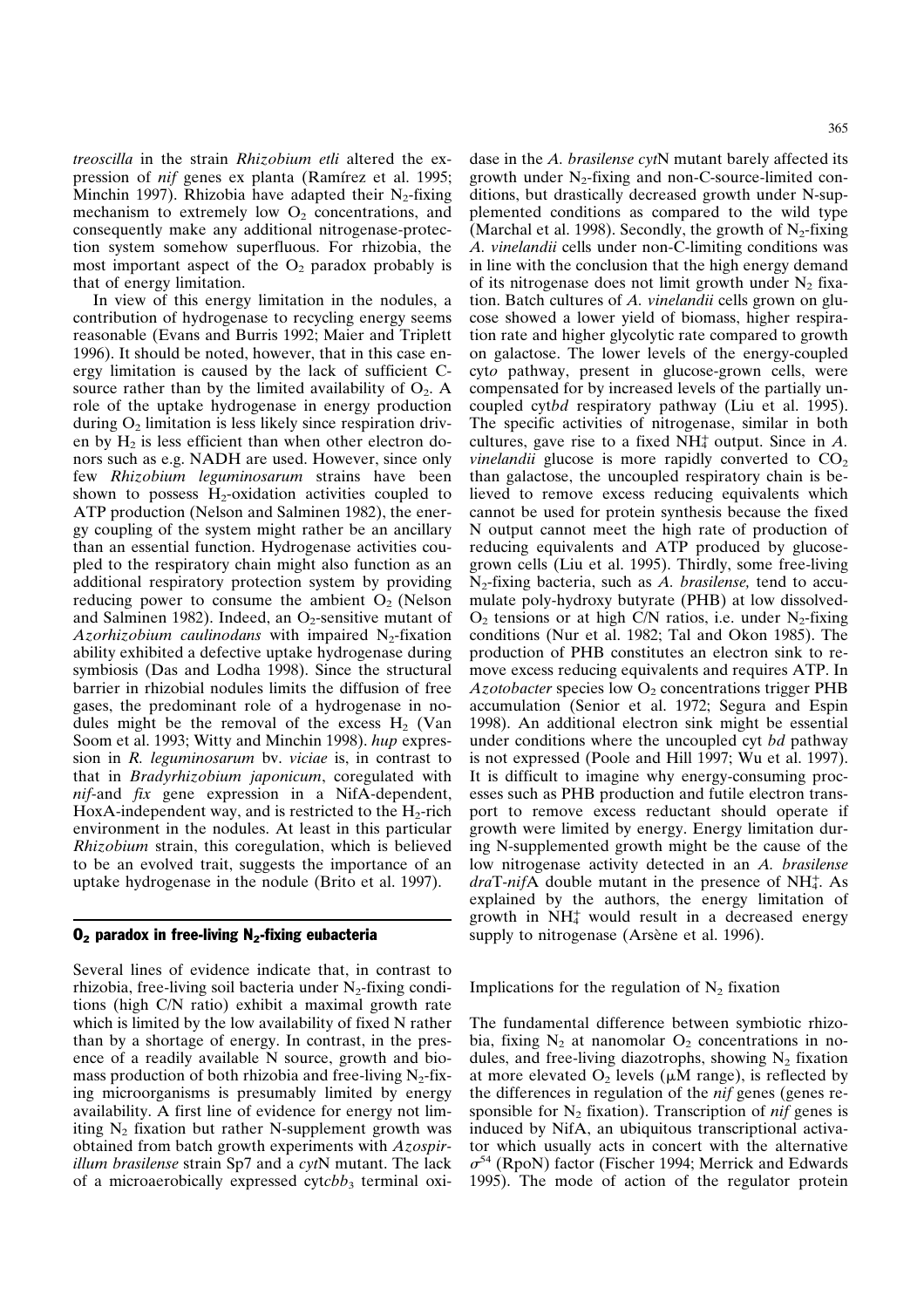NifA seems to have been conserved, though its regulation shows significant differences among different diazotrophs. Regulation of NifA in response to alterations in NH<sub>4</sub><sup>+</sup> concentrations and/or O<sub>2</sub> levels can occur either at the transcriptional level, or posttranslational level, or at both levels (Fischer 1994; Merrick and Edwards 1995). An additional posttranslational NH<sup>+</sup>-mediated switching-off of nitrogenase in some free-living  $N_2$  fixers has been described (Ludden 1994; Merrick and Edwards 1995). For a detailed description of the different regulatory systems, we refer the reader to reviews by Fischer (1994) and Merrick and Edwards (1995). However, in the scope of this review, it is remarkable that obligate symbiotic rhizobia seem to regulate their *nif* genes only in response to dissolved- $O_2$  tension, while N regulation seems to be absent. In contrast, in free-living N2-fixing microorganisms (including *A. caulinodans*), very tight N regulation of nitrogenase (at the transcriptional and posttranslational level) seems to exist (Fischer 1994; Merrick and Edwards 1995). In some species this regulation is exerted at the level of transcription of *nif*A and is dependent on NtrBC (Fischer 1994; Merrick and Edwards 1995). In addition, posttranslational N regulation of NifA mediated by a  $P_{II}$ -like protein seems to be widespread (Arsène et al. 1996; Jack et al. 1999; Souza et al. 1999). In most rhizobia, the NifA regulatory domain which interacts with  $P_{II}$  is still present, but is believed to be either vestigial or has an alternative function (Souza et al. 1999). For several species, direct (Ludden 1994; Zhang et al. 1995) or indirect (Munoz-Centeno et al. 1996) evidence exists for the presence of an ADP-ribosylation system, responsible for the NH<sup>+</sup>-mediated posttranslational inactivation of the nitrogenase itself. In contrast,  $O_2$  regulation of *nif* gene expression in free-living diazotrophs occurs only at the posttranslational level of NifA, and the type of regulation depends on the species (Krey et al. 1992; Macheroux et al. 1998). Although regulatory cascades leading to *nif* gene expression are not yet fully characterized, the difference in N regulation of  $N_2$  fixation between symbiotic and free-living microorganisms corroborates the importance of energy limitation in N-supplemented growth of free-living microorganisms. Tight N regulation allows free-living diazotrophs to readily switch-off ATP-consuming nitrogenase synthesis and activity as soon as growth becomes energy limited. No such regulation is necessary for symbiotic  $N_2$  fixers. Expression of their *nif* genes and of the cytcbb<sub>3</sub> oxidase is restricted to extremely low  $O_2$  concentrations, which are very unlikely to be prevalent in their natural freeliving environment. Free-living N-supplemented growth of rhizobia probably occurs at more elevated, physiologically relevant  $O_2$  levels, where expression of *nif* genes is completely repressed by  $O_2$  and no wastage of energy due to futile nitrogenase activity in the presence of a readily available N source is likely to occur. In free-living  $N_2$ -fixing soil inhabitants, the  $O_2$  concentration allowing maximal  $N_2$  fixation coincides with an  $O_2$ concentration supporting N-supplemented growth. The

presence of only O<sub>2</sub>-dependent *nif* regulation would be detrimental for energy-limited microaerobic N-supplemented growth. Interestingly, *A. caulinodans*, able to fix  $N_2$  both under symbiotic and under free-living conditions, seems to combine characteristics of free-living microorganisms with typical symbiotic traits. Similar to other rhizobia, its *nif* genes are  $O_2$  regulated (Fischer 1994). However, in contrast to most other symbiotic rhizobia, a second terminal oxidase besides the cytchb<sub>3</sub> oxidase is involved in energy production in the nodule (Kaminski et al. 1996). One can therefore postulate that this alternative cyt*bd* oxidase can potentially support free-living  $N_2$  fixation without the need of leghaemoglobin. If this is correct, the *A. caulinodans* cyt*bd* oxidase is reminiscent of the enteric high-affinity cyt*bd* terminal oxidase (D'mello et al. 1996) which has been shown to support  $N_2$  fixation at nearly anaerobic levels in *K. pneumoniae* (Hill et al. 1990; Juty et al. 1997). However, since under non-N2-fixing conditions the *A. caulinodans* cyt*bd* oxidase is inactive at dissolved  $O_2$ levels below  $3.6 \mu M$ , such assumptions are ventured. Alternatively, the expression of *nif* genes in free-living *Azorhizobium* might possibly occur at slightly higher  $O<sub>2</sub>$  levels than in most rhizobia, as it has been shown that nitrogenase activity in nodules of *Sesbania rostrata*, the natural host of *A. caulinodans*, occurs at higher  $O_2$ levels than in rhizobial nodules (Gallon 1992). Irrespective of the mechanism, the occurrence of N-supplemented and diazotrophic growth at similar  $O_2$  levels might necessitate and explain the N-mediated control of *nif* genes in *A. caulinodans*. For free-living N<sub>2</sub>-fixing bacteria, the most exacting problem of their fixation of  $N_2$  at  $O_2$  concentrations sufficient to support full respiratory activity is the protection of nitrogenase from these elevated  $O_2$  concentrations. As will be illustrated by the following examples, the excess energy present under  $N_2$ -fixing conditions can be consumed to provide this protection.

### O2 protection in free-living N2-fixing *Azotobacter*

*A. vinelandii* is a free-living  $N_2$  fixer which lives in soil and fresh water. Supplies of C, N, and  $O_2$  are likely to fluctuate in its environment (Poole and Hill 1997). Nitrogenase of *Azotobacter,* however, seems to be adequately protected to be able to cope with highly fluctuating  $O_2$  concentrations. A well-integrated system of protection, comprising conformational protection, respiratory protection, autoprotection and other concomitant morphological and physiological changes, allows *Azotobacter* species to grow under fully aerated conditions (Poole and Hill 1997). This protection system will be described in more detail since it contains all types of protection, some of which can occasionally be encountered in other microaerobic free-living  $N<sub>2</sub>$ -fixing microorganisms.

In *A. vinelandii* and *Azotobacter chroococcum* a transient  $O_2$  increase leads to a reversible switching-off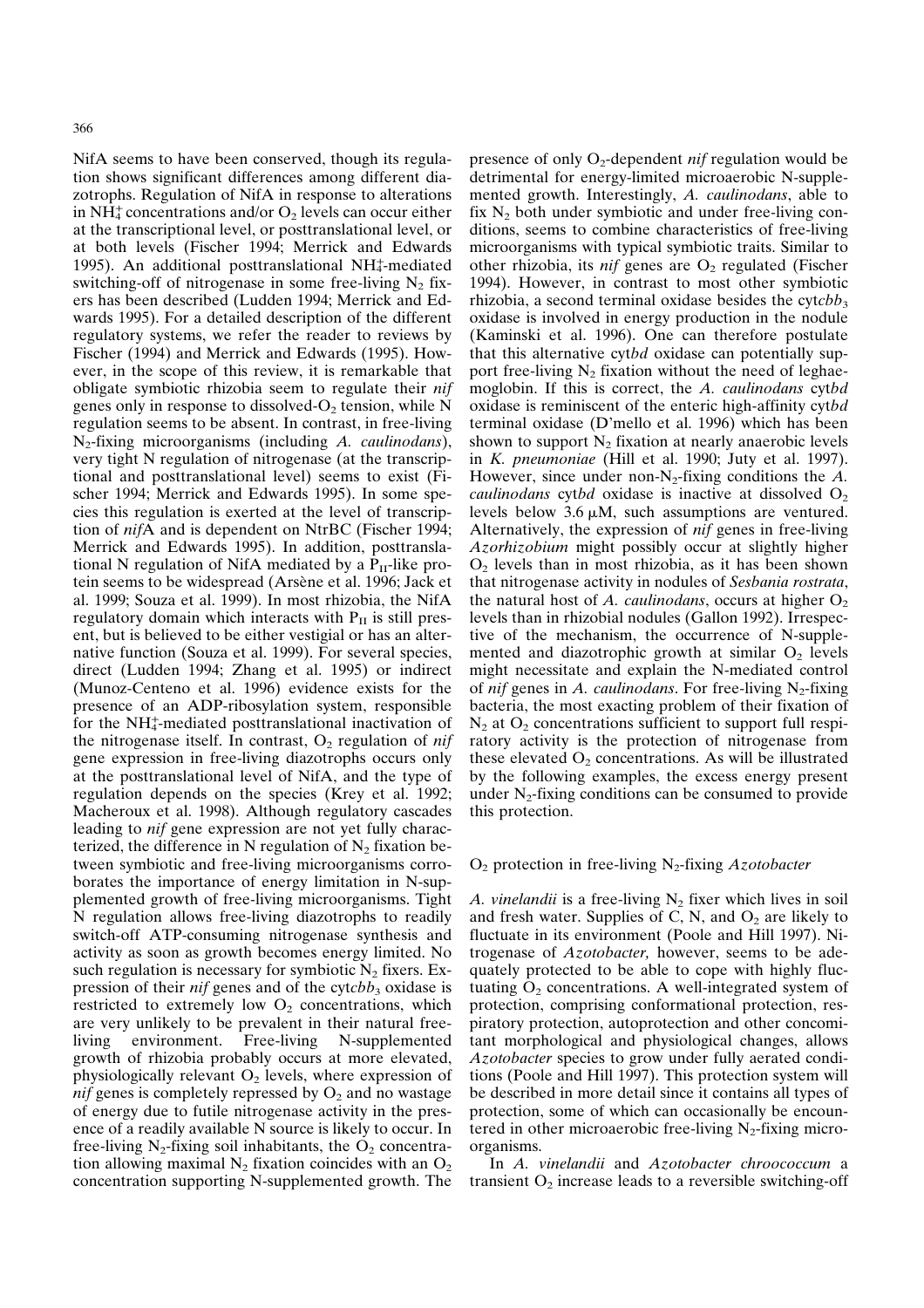367

of nitrogenase (Poole and Hill 1997). During this switch-off phenomenon a reversible inactivated but protected nitrogenase complex is formed (conformational protection) (Robson 1979; Scherings et al. 1983; Wang et al. 1984; Moshiri et al. 1995). This complex is formed by noncovalent binding of a Fe-S containing redox protein (FeSII or Shethna) to the MoFe- and Fenitrogenase proteins (Scherings et al. 1983; Moshiri et al. 1995). Although very circumstantial, evidence is available that the *nif*W gene product might be part of the  $O_2$ -protected complex (Kim and Burgess 1996; Lee et al. 1998). The signal which triggers the formation of this complex is unknown, but is very likely to be an alteration in the redox state of the FeSII protein or the dinitrogenase protein (Moshiri et al. 1995). Upon a certain  $O<sub>2</sub>$  shift, the more oxidized state of the nitrogenase triggers the formation of the complex. During the switch-off, cells adapt to the higher ambient  $O_2$  concentration by re-allocating their electron flux. At high ambient  $O_2$  concentrations (D'mello et al. 1997; Wu et al. 1997) a partially uncoupled cyt*bd* oxidase (Bertsova et al. 1997; Jünemann 1997; Kolonay and Maier 1997) with low apparent in vivo  $O_2$  affinity is expressed (D'mello et al. 1994; Kolonay et al. 1994; Jünemann et al. 1995). This oxidase probably acts in concert with an uncoupled NADH-dehydrogenase (Bertsova et al. 1998). Electron flow through this uncoupled chain allows high respiration rates and fast consumption of the intracellular  $O_2$  without exhausting the ATP and NADH pools (respiratory protection) (Kelly et al. 1990; D'mello et al. 1997; Poole and Hill 1997; Wu et al. 1997). Besides its assumed role in reducing the cellular O2 environment, the cyt*bd* oxidase would function as a fast ATP producer (Linkerhägner and Oelze 1995). High amounts of ATP are necessary to support the autoprotection of the nitrogenase. Provided that the amount of nitrogenase is sufficiently high relative to the intracellular  $O_2$  concentration, the dinitrogenase reductase can reduce  $O_2$  to  $H_2O_2$  and possibly to  $H_2O$ , thereby reducing the  $O_2$  in the vicinity of the nitrogenase. Moreover, such a constant flow of reducing equivalents through the nitrogenase might help to maintain it in a reduced state (Thorneley and Ashby 1989). This process, called autoprotection, requires high amounts of reducing equivalents and ATP, provided by the cyt*bd* branch of the respiratory chain. Whether the high respiration rates reduce the intracellular  $O_2$  concentration (respiratory protection) (Poole and Hill 1997) or solely function to provide reducing equivalents and ATP to the  $O_2$ -consuming nitrogenase (autoprotection) (Dingler et al. 1988; Kuhla and Oelze 1988; Linkerhägner and Oelze 1995; Linkerhägner and Oelze 1997) remains a subject of controversy. Nevertheless, it has been rigorously demonstrated that high respiration rates are essential for  $O_2$ -tolerant  $N_2$  fixation in *A. vinelandii. A. vinelandii* mutants which lack the cyt*bd* terminal oxidase (Kelly et al. 1990) or *A. vinelandii* cells grown under C-limiting conditions (Wong 1990; Segura and Espin 1998) lose their ability to perform aerobic  $N_2$  fixa-

tion. PO4 3– or C-limited cultures of *Azotobacter* benefit from the presence of an uptake hydrogenase (Yates et al. 1997).  $H_2$  recycling can provide electrons and ATP to support respiratory protection and nitrogenase activity during starvation (Yates et al. 1997). The *A. vinelandii* system illustrates that free-living microorganisms can use the surplus ATP and reducing power to prevent  $O<sub>2</sub>$ -mediated damage to nitrogenase. Besides these well-studied mechanisms, morphological changes (Dingler et al. 1988) and induction of enzymes such as catalase and superoxide dismutase (Dingler and Oelze 1987) have been shown to be involved in  $O_2$  protection, though to a limited extent.

Posttranslational regulation of NifA by  $O<sub>2</sub>$ 

As described above, *Azotobacter* has acquired the unique ability among all N<sub>2</sub>-fixing bacteria to fix  $N_2$ aerobically through the interplay of respiratory and/or autoprotection and conformational protection. The difference in posttranslational regulation of NifA between *Azotobacter* species and other free-living  $N_2$  fixers might therefore be not that incidental. NifA of azospirilla, Rhodobacteriaceae and *A. caulinodans* contains conserved cysteine residues in the interdomain linker, which together with cysteine residues from the central domain form a motif resembling metal-binding sites (Fischer 1994). It is assumed that all NifA proteins containing this cysteine-rich motif exhibit  $O_2$ -sensitive activity. According to Krey et al. (1992), a change in redox state of the central, bound metal ion causes a conformational change in the nucleotide binding site. Due to this conformational change, subsequent hydrolysis of the nucleotide is blocked so that no open-complex formation can occur (Krey et al. 1992). NifA of  $\gamma$ -proteobacteria such as *Azotobacter* or *Klebsiella* does not contain these conserved residues (Fischer 1994; Dixon 1998). Activity of NifA in these bacteria is inhibited by the flavoprotein NifL (Hill et al. 1996; Dixon 1998; Söderbäck et al. 1998), which is rapidly oxidized in the presence of air (Macheroux et al. 1998). In its oxidized state, NifL forms a complex with NifA, thereby inhibiting NifA activity. By reduction of NifL, the NifA-NifL complex dissociates and the inhibition is relieved. Krey et al. (1992) hypothesized that binding of NifL to NifA would block either nucleotide binding or hydrolysis and would consequently prevent open-complex formation. The relatively high redox potential of NifL necessitates a sufficient amount of reducing equivalents transduced by a specific electron donor to alter the redox state of NifL and relieve the inhibitory effect on NifA (Macheroux et al. 1998). This redox state, necessary to reduce NifL, does not depend on the  $O_2$  level in the cell, but rather on the respiratory activity and on the availability of reducing equivalents (Macheroux et al. 1998). High respiratory activity by the uncoupled respiratory chain makes reduction of NifL compatible with potentially elevated  $O_2$  levels. Regulation by NifL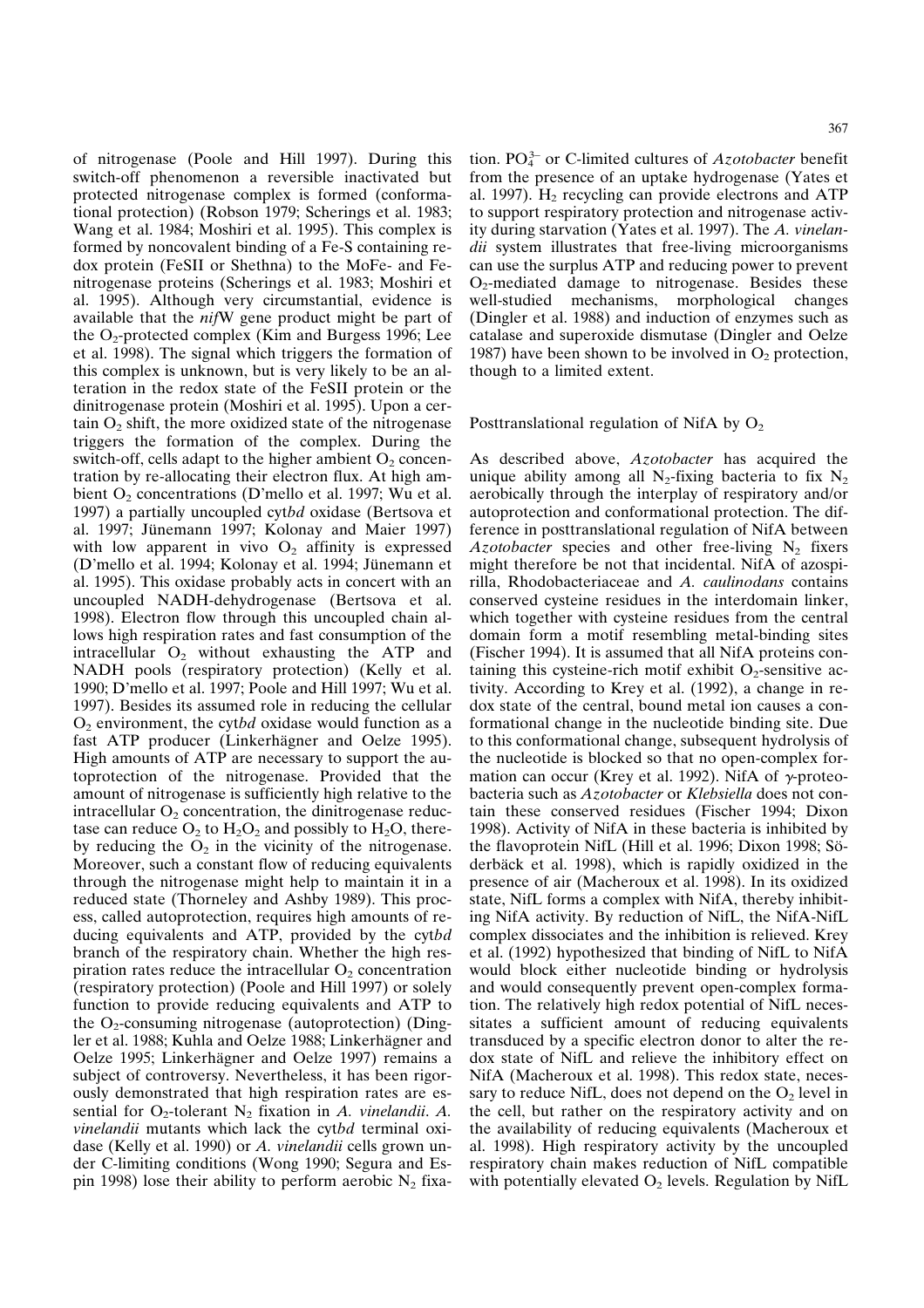therefore allows  $N_2$  fixation to occur at high  $O_2$  levels. The redox state of the central, bound metal in cysteineconserved NifA proteins might be directly responsive to  $O_2$  or to a redox potential different from the one that activates NifL. This difference in redox responsiveness of NifA could allow aerobic nitrogenase expression in *Azotobacter* but exclude it in other  $N_2$ -fixing organisms. Alternatively, the respiratory activity in bacteria other than *Azotobacter* might not be sufficient to keep NifA in its reduced state.

#### $O_2$  protection in other free-living N<sub>2</sub>-fixing bacteria

In other free-living  $N_2$ -fixing bacteria, the protection system is not as elaborated as in *Azotobacter*. Studies on *A. caulinodans* indicated that the cytaa<sub>3</sub> oxidase might convey some protection by supporting the production of ATP for the autoprotection system (Boogerd et al. 1998). The anoxigenic, phototrophic bacteria *Rhodospirillum rubrum* and *Rhodobacter capsulatus*, characterized by their highly versatile metabolism, are not only able to fix  $N_2$  under anaerobic photosynthetic or chemotrophic conditions, but also under microaerobic conditions (Oelze and Klein 1996). Recent studies on  $O_2$  protection of  $N_2$  fixation have largely ruled out the existence of a well-defined form of protection in these bacteria. In *R. capsulatus*, neither the significant protection of nitrogenase by hydroperoxidase or catalase (Hochman et al. 1992), nor the presence of respiratory protection could be detected (Oelze and Klein 1996). The switching-off of the nitrogenase by ADPribosylation in response to  $NH<sub>4</sub><sup>+</sup>$  and energy depletion serves only as a regulatory mechanism of nitrogenase activity, and does not confer any  $O_2$  protection. Nevertheless, an ADP-ribosylation-independent partially reversible switch-off, was observed upon  $O_2$  stress in *R*. *capsulatus* (Oelze and Klein 1996). Similar switch-off phenomena have previously been described for *K. pneumoniae, Rhodopseudomonas capsulata* and *Rhodopseudomonas sphaeroides* (Goldberg et al. 1987). The competition for the available reducing power between respiration and nitrogenase activity was postulated to be the mechanism underlying this phenomenon (Goldberg et al. 1987). At low  $O_2$  stress, respiration is able to partially reduce the  $O_2$  concentration in the vicinity of the nitrogenase. However the re-allocation of electrons from nitrogenase to  $O<sub>2</sub>$  consumption results in a simultaneous inhibition of nitrogenase activity. Since a great deal of evidence suggests that energy and reducing power do not limit  $N<sub>2</sub>$  fixation in free-living  $N_2$ -fixing bacteria, and the mechanism described by Goldberg et al. (1987) excludes the possibility of the well-described system of autoprotection, the physiological relevance of such competition remains questionable. Strains submitted to  $O<sub>2</sub>$  stress in the above-mentioned study were grown under anaerobic conditions, and their metabolism may not have been adapted to aerobic C metabolism. Under such conditions a reduction in energy or reducing power is possible, but would reflect only a temporary phenomenon. Indeed, the exact nature of the observed reversible switch-off still needs to be unravelled (Oelze and Klein 1996). Since the *R. capsulatus fdx* gene displays a high degree of similarity with the *fes*II gene of *A. vinelandii*, the formation of an  $O_2$ -insensitive, inactivated nitrogenase complex such as that encountered in *Azotobacter,* though unlikely, cannot be excluded (Moshiri et al. 1995).

Bacteria of the genus *Azoarcus* seem to have adapted very well to their endophytic style of growth in the root interior of Kallar grass. At the nanomolar  $O_2$ concentration that probably predominates in the root interior, a hyperinduced state is developed (Hurek et al. 1994, 1995). This hyperinduction comprises formation of special membrane structures referred to as diazozomes, on which nitrogenase is localized. Concomitantly a very efficient respiratory chain terminated by a high-affinity terminal oxidase is induced. This respiratory chain allows, despite the low  $O_2$  concentration, the generation of high ATP levels, supporting an extremely high nitrogenase activity. The high-affinity oxidase might be similar to the rhizobial high-affinity  $cytcbb<sub>3</sub>$ oxidases (Macht and Reinhold-Hurek 1997). Similar to the situation in symbiotic bacteria, the prevailing feature of the  $O_2$  paradox for endophytic bacteria is the extremely low  $\overline{O}_2$  concentration in the plant roots.

#### O2 protection in azospirilla

Azospirilla are obligate microaerobic  $N_2$ -fixing microorganisms which show an optimal  $O_2$  concentration for  $N_2$  fixation at a  $pO_2$  of 0.5–0.7 kPa dissolved  $O_2$  (Okon et al. 1977; Nelson and Knowles 1978; Vande Broek et al. 1996). O<sub>2</sub> concentrations  $>2$  kPa completely prevent  $N_2$  fixation (Hartmann and Burris 1987). A partially reversible switch-off of nitrogenase in response to  $O_2$ stress, independent of the ADP-ribosylation pathway, has been described (Hartmann and Burris 1987). This switch-off phenomenon was attributed to the previously described competition hypothesis of Goldberg et al. (1987). The physiological relevance of this switch-off remains questionable. Nevertheless, some minor protection mechanisms seem to be active in azospirilla. Carotenoids, produced at intermediate  $O_2$  concentrations in N2-fixing *Azospirillum* cultures, are believed to protect cells against oxidative damage by quenching singlet  $O<sub>2</sub>$ . Carotenoids might also, by reinforcing the membrane bilayer, reduce  $O<sub>2</sub>$  diffusion in the cytoplasm (Nur et al. 1982). Indeed, carotenoids, when overexpressed, could contribute, although to a low extent, to a slightly improved  $O_2$  tolerance of  $N_2$  fixation, but they were not found to increase the optimum  $O_2$  concentration for  $N_2$  fixation (Hartmann and Hurek 1988). As *Azospirillum* is taxonomically closely related to the photosynthetic bacterium *Rhodospirillum rubrum,* carotenoid synthesis is more likely to be a cryptic charac-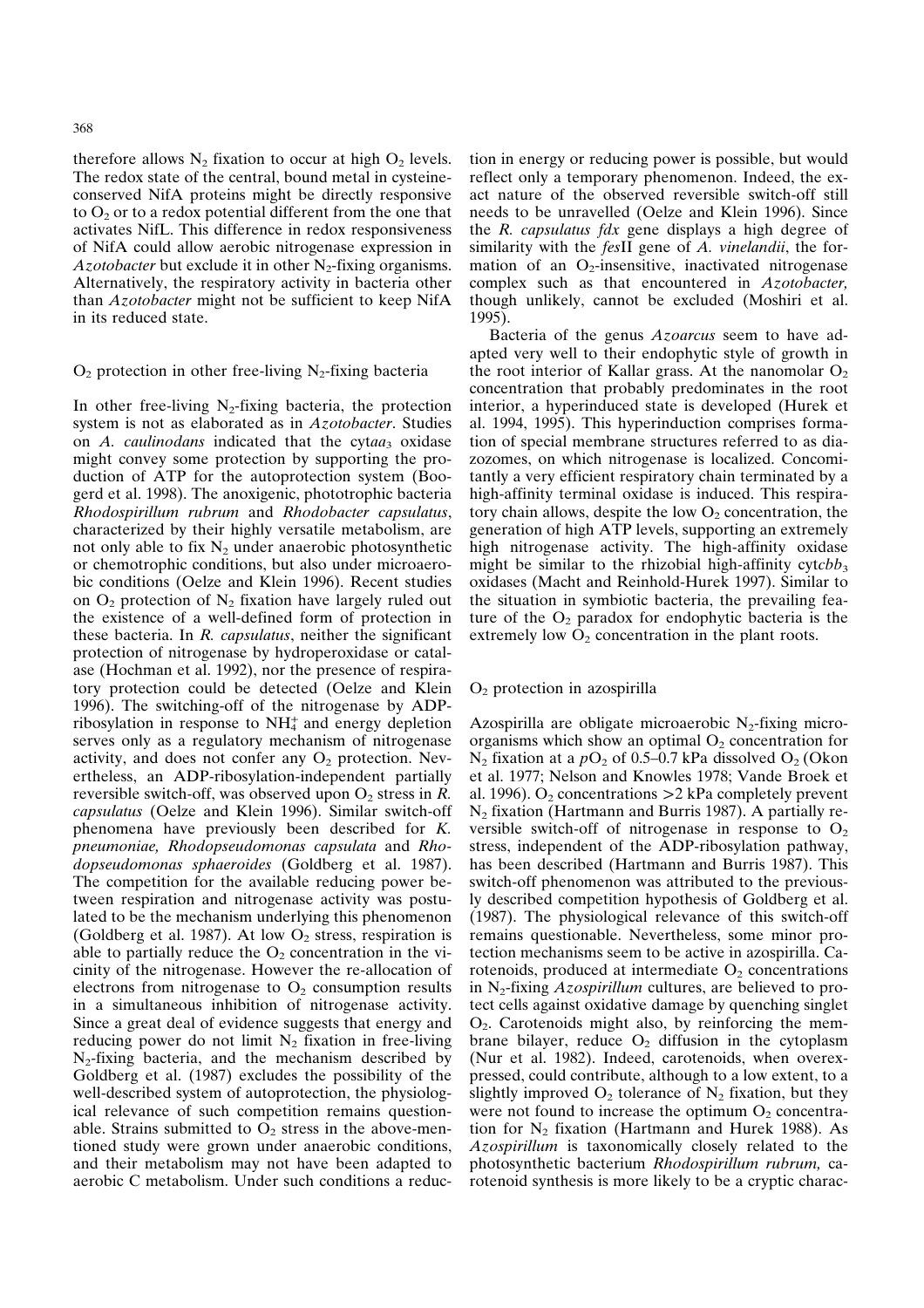teristic conserved from a common ancestor rather than a specific  $O_2$ -protection system. Melanin is another pigment produced by azospirilla under some conditions such as desiccation and aging (Sadasivan and Neyra 1987). Although clear proof exists for the role of a melanin-comprising redox buffer in protecting pathogenic fungi against strong oxidants (Jacobson and Hong 1997), melanin production in *Azospirillum* has never been the subject of much research. The production of superoxide dismutase in azospirilla is inversely related to  $O<sub>2</sub>$  concentration, and catalase exhibits a higher activity under N-supplemented conditions. Therefore both enzymes are not likely to make any specific contribution to nitrogenase protection (Nur et al. 1982; Clara and Knowles 1983). Indirect evidence based on biochemical assays has indicated the presence of an uptake-hydrogenase system in *Azospirillum* (Chan et al. 1980; Tibelius and Knowles 1983). However, only a limited role of this putative hydrogenase system in the  $O<sub>2</sub>$ protection of nitrogenase was suggested (Tibelius and Knowles 1983).

The most important characteristic of the  $O_2$  paradox of azospirilla is probably its extremely pronounced aerotactic response to microaerobic conditions  $(3-5 \mu M)$  (Barak et al. 1982; Zhulin et al. 1996). This preferred range of  $O<sub>2</sub>$  concentration coincides with the  $O<sub>2</sub>$  concentration allowing generation of a maximal proton motive force (Zhulin et al. 1996). Indeed, in *Azospirillum,* energy conversion into biomass has been reported to be more efficient under microaerobiosis than under aerobiosis (Nur et al. 1981, 1982). Its aerotactic behaviour turns *Azospirillum* into a microaerophilic  $N_2$  fixer which overcomes the critical  $O_2$ -paradox by optimizing its energy metabolism to  $O<sub>2</sub>$  conditions compatible with nitrogenase activity and conditions present in the rhizosphere. This situation is reminiscent of the hyperinduced state, evolved by *Azoarcus* in microaerobiosis (Hurek et al. 1994). Either the redox potential or the proton motive force, generated by a highaffinity terminal oxidase, are assumed to be the signal regulating positive and negative aerotaxis (Zhulin et al. 1996; Taylor and Zhulin 1998). Indeed, it has been shown that active respiration by a previously described cyt*o* oxidase of *A. brasilense* Cd is necessary to obtain an aerotactic response but not to sustain motility (Reiner and Okon 1986). This signal would be transduced into bacterial motion by a redox-sensitive protein, homologous to the Aer protein of *E. coli* (Zhulin et al. 1997; Taylor and Zhulin 1998). It is noteworthy that the cyt*cbb*3 terminal oxidase ( *cyt*NOQP operon) expressed under microaerobic conditions  $(2.4 \mu M)$  could, based on spectral properties, be identified with the previously described cyt*o* oxidase (Reiner and Okon 1986; Marchal et al. 1998). However, a *cyt*N mutant was found to be able to form a sharp aerotactic band (unpublished results, K. Marchal et al.). Azospirilla, being poorly protected against the detrimental effects of  $O<sub>2</sub>$  on nitrogenase seems, at first glance, to behave differently from *Azotobacter* species. Nevertheless, similarities are present in the way both organisms cope with the  $O_2$  paradox. Instead of excess respiration, as observed in *Azotobacter*, the surplus energy generated during microaerobic respiration is used for other energy-consuming processes aimed at reconciling the  $O_2$  paradox. Under non-C-limiting conditions, the surplus energy of *Azospirillum* can be used to produce PHB (Nur et al. 1982; Tal and Okon 1985). By sustaining bacterial motion during starvation this reserve C source allows *Azospirillum* to escape from damaging  $O_2$  concentrations to its optimal microaerobic niche (Tal and Okon 1985). Besides its use for the production of PHB, energy could be used for de novo nitrogenase synthesis. An  $O_2$  shift irreversibly damages the nitrogenase and inactivates the NifA protein of *Azospirillum*. However, since transcription of *nif*A is constitutive (Zhang et al. 1997), reduction of  $O_2$  concentrations to levels adequate for nitrogenase activity allows immediate synthesis of nitrogenase. De novo synthesis of nitrogenase might appear a poor adaptation to fluctuating environmental conditions. However, this mechanism is often observed in cyanobacteria (Gallon 1981, 1992). Furthermore, it reflects a difference in ecological niche between azospirilla and *Azotobacter* species. Azospirilla live in close association with respiring plant roots and can avoid high  $O<sub>2</sub>$  conditions by aerotaxis. Therefore  $O<sub>2</sub>$  stress might usually be temporary, making more permanent adaptations to high  $O_2$  levels, such as those encountered by *Azotobacter,* superfluous.

The morphological differentiation (cyst or floc formation) to which azospirilla are subjected under stress conditions (such as desiccation) or during plant-surface attachment, might serve as an additional protection system, more specific to azospirilla. In a medium containing a high C/N ratio with fructose as a C source, *A. brasilense* cells tend to flocculate (Sadasivan and Neyra 1987; Burdman et al. 1998). After the initial phases of plant-root attachment, cells start to undergo a cyst-like differentiation (De Troch and Vanderleyden 1996; Bashan and Holguin 1997). Both flocculation and encystation comprise a similar differentiation process: cells start to aggregate, cell walls thicken, accumulation of PHB takes place and the production of extracellular polysaccharides starts. Cells progressively lose their motility, become ovoid and are embedded in a dense capsular mesh (Katupitiya et al. 1995). Though the exact nature of this mesh has not yet been defined, it seems to be composed of polysaccharides and proteins (Del Gallo et al. 1989; Bashan and Holguin 1993; Vande Broek and Vanderleyden 1995; De Troch and Vanderleyden 1996). Although a role of bacterial gum in generating a local microaerobic environment has been suggested, some studies refute such a role (Robson and Postgate 1980; Gallon 1992). Floc or cyst formation occurs under various stress conditions and flocs or cysts retain a limited  $N_2$ -fixing capacity (Kennedy et al. 1997). We regularly observed floc formation during  $N_2$  fixation at excess  $O_2$  concentrations (Nur et al. 1981; K. Marchal et al., unpublished results). The formation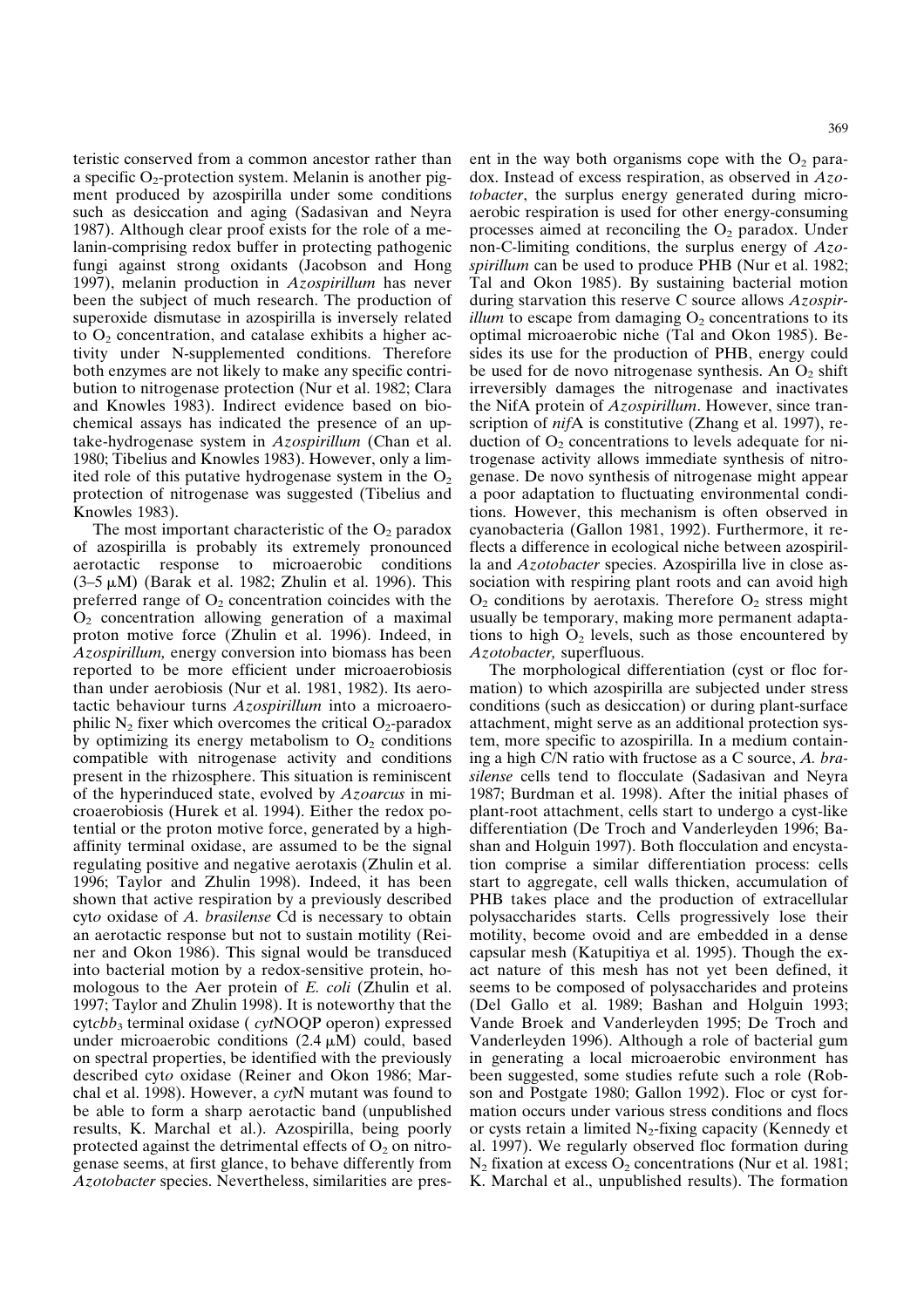of cell aggregates might reduce the ambient  $O_2$  concentration. Since the elevated  $O_2$  levels in the vicinity of the flocs could inhibit an optimal  $N_2$ -fixing capacity, the output of fixed  $N_2$  must limit the accumulation of biomass. As a result, the excess reducing equivalents will be recycled by PHB synthesis. This might explain the increased PHB formation in the flocs. Interestingly, an increased tendency to form aggregates was observed in a non-motile *fla* mutant (Burdman et al. 1998). Since a non-motile *fla* mutant cannot escape from high dissolved- $O_2$  tensions,  $O_2$  stress might be more pronounced, resulting in increased aggregate formation. This differentiation process confirms the lack of respiratory protection in azospirilla (Nelson and Knowles 1978). If respiratory protection was active, a more trivial response to a C-rich environment would be increased respiration to reduce intracellular  $O_2$ , instead of PHB accumulation. Because a differentiation process similar to floc formation occurs when azospirilla colonize plant roots (Katupitiya et al. 1995), a spontaneous mutant of *A. brasilense* Sp7 which was characterized by a lack of cyst and floc formation, also exhibited an altered colonization pattern on wheat roots (Katupitiya et al. 1995; Pereg-Gerk et al. 1998). Colonizing cells of this mutant did not differentiate but remained in their vegetative form (Katupitiya et al. 1995; Kennedy et al. 1997). Interestingly, no surface colonization was observed and mutant cells resided only in the crevices surrounding the sites of lateral root emergence and in the first few layers of root cortical tissues. Moreover, the nitrogenase activity of seedlings inoculated with the mutant was significantly higher than that of seedlings inoculated with the wild type. It was suggested by the authors that this peculiar difference in  $N_2$  fixation could be attributed to the lower  $O_2$  concentration present in the plant cell layers which the mutants colonized, as compared to that in the environment of the plant root surface where the wild-type cells were present (Katupitiya et al. 1995). This would imply that the  $O<sub>2</sub>$  concentration at the surface of the plant root exceeded the optimum for azospirilla, and that azospirilla which lost their motility had to assume the cyst-like form to survive the conditions of  $O_2$  stress. Azospirilla therefore seem to have reconciled the  $O_2$  paradox with respect to their free growth mode but not their associative growth mode.

## Future prospects: towards the production of an  $O_2$ -tolerant inoculum

The production of an *Azospirillum* strain able to fix  $N_2$ under aerobic conditions necessitates rendering NifA active in an  $O_2$ -rich environment and simultaneously protecting nitrogenase against  $O_2$  damage. Although rather ambitious, both goals could potentially be achieved by increasing respiratory activity in *Azospirillum*. Enhanced respiration could, on the one hand, lead to a more reduced intracellular redox state which might revert NifA to its active state. On the other hand, the increased electron flow could possibly contribute to respiratory protection of nitrogenase. However, because of their extreme aerotactic response, azospirilla are generally exposed to microaerobic conditions. Therefore, rather than being able to fix  $N_2$  under fully aerobic conditions, a good inoculum might need to be protected against temporary increased dissolved- $O<sub>2</sub>$ tensions in the soil. Such transient protection could be obtained by heterologous expression of the *A. vinelandii* Shethna protein in *Azospirillum*.

An alternative, even more ambitious, goal of improving biological  $N_2$  fixation in cereal crops is the use of paranodules (Kennedy et al. 1997), whereby the naturally occurring associative colonization by azospirilla is replaced by endophytic colonization. Bacteria enter the plant tissue via the crevices of lateral roots or via dichlorophenoxyacetic acid-induced paranodules. Endophytic colonization is assumed to be more effective than associative colonization: when inside the plant tissue, bacteria might be more protected against  $O_2$ , and N transfer to the plant might be higher. However, in the vicinity of the respiring plant tissue  $O_2$  concentrations might become limiting, as occurs in nodules or during endophytic colonization by *Azoarcus* (Hurek et al. 1995; Kuzma et al. 1999). Subsequent decreases in respiration and energy production might inhibit nitrogenase activity. Mimicking the role of leghaemoglobins by expressing a bacterial haemoglobin in the periplasmic space of *Azosprillum* might be a way of overcoming this drawback. It should be noted that the induction of paranodules might be detrimental to plant health.

Alternatively, cocultures of other bacteria with *Azospirillum* might be used. It has previously been shown that in mixed cultures, N<sub>2</sub> fixation by *Azospirillum* exhibits an increased  $O_2$  tolerance (Cacciari et al. 1989; Holguin and Bashan 1996). However, due to excessive respiration of the coculture,  $O_2$  might become limiting. Under such conditions, the presence of an *Azospirillum* strain containing an  $O_2$ -buffer such as a bacterial haemoglobin might be advantageous. Finally, the use of a synthetic inoculum might allow for the protection of  $Az$ *ospirillum* against elevated  $O<sub>2</sub>$  levels (Bashan 1998). However, such protection might only last as long as the bacteria are not released from the inoculum into the soil.

The possible expression of the *A. vinelandii cyd*AB (Kelly et al. 1990) operon, the *fes*II gene (Moshiri et al. 1994) and the *Vitreoscilla vhb* gene (Dikshit and Webster 1988) in *Azospirillum* is currently being studied.

**Acknowledgements** K. Marchal is a recipient of a predoctoral fellowship of the Fund of Scientific Research-Flanders. This work was supported by grants (to J. Vanderleyden) of the Flemish Government (GOA) and the Fund of Scientific Research-Flanders. This manuscript is dedicated to Prof. K. Vlassak (K.U. Leuven) acknowledging the fact that he triggered our scientific interest in *Azospirillum*, almost 20 years ago.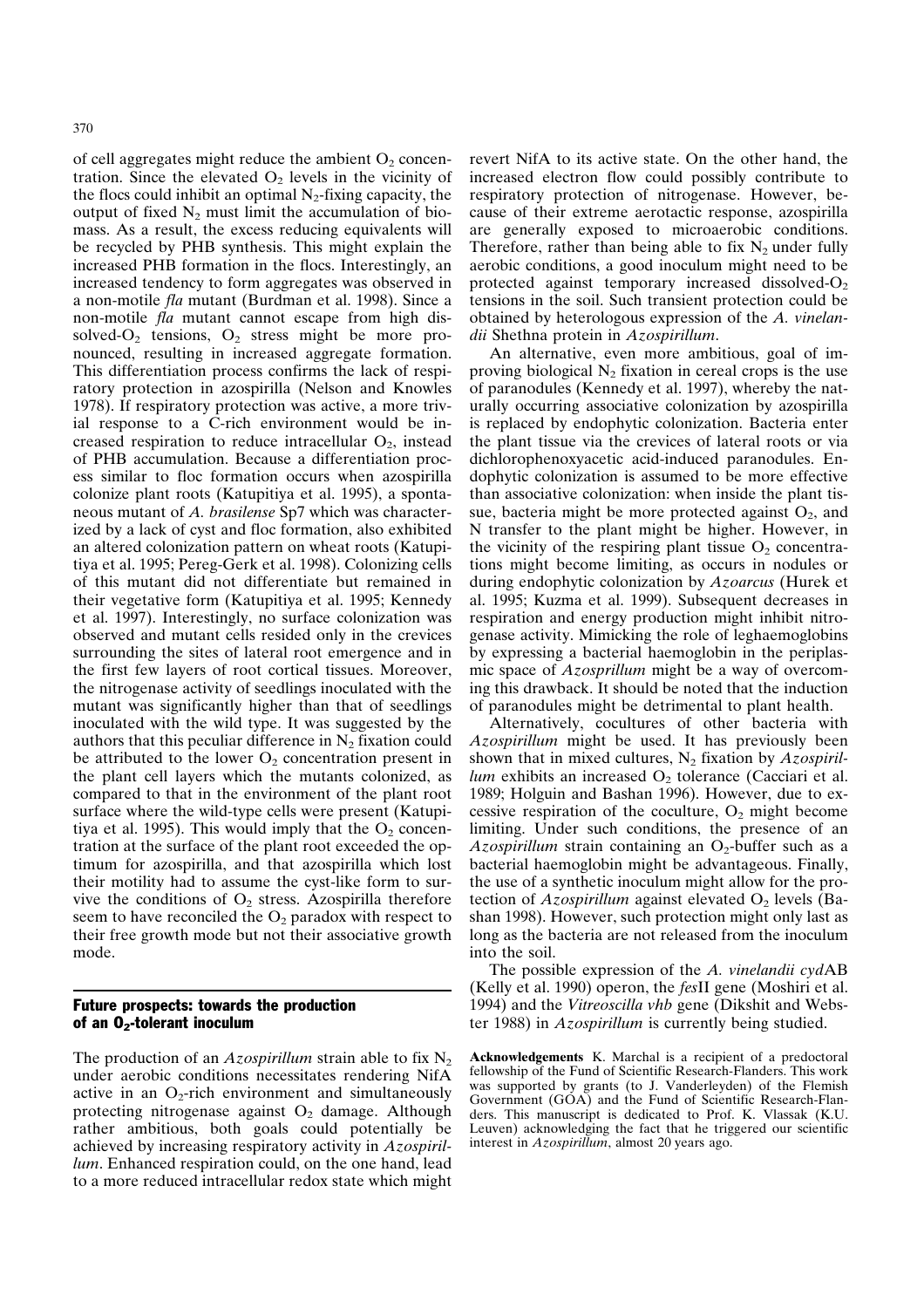- Appleby CA (1984) Leghaemoglobin and *Rhizobium* respiration. Annu Rev Plant Physiol 35:443–478
- Arsène F, Kaminski PA, Elmerich C (1996) Modulation of NifA activity by  $P_{II}$  in *Azospirillum brasilense*: evidence for a regulatory role of the NifA N-terminal domain. J Bacteriol 178:4830–4838
- Barak R, Nur I, Okon Y, Henis Y (1982) Aerotactic response of *Azospirillum brasilense*. J Bacteriol 152:643–649
- Bashan Y (1998) Inoculants of plant-growth-promoting bacteria for use in agriculture. Biotechnol Adv 16:729–770
- Bashan Y, Holguin G (1993) Anchoring of *Azospirillum brasilense* to hydrophobic polystyrene and wheat roots. J Gen Microbiol 139:379–385
- Bashan Y, Holguin G (1997) *Azospirillum*-plant relationships: environmental and physiological advances (1990–1996). Can J Microbiol 43:103–121
- Bertsova YV, Bogachev AV, Skulachev VP (1997) Generation of protonic potential by the *bd*-type quinol oxidase of *Azotobacter vinelandii*. FEBS Lett 414:369–372
- Bertsova YV, Bogachev AV, Skulachev VP (1998) Two NADHubiquinone-oxidoreductases of *Azotobacter vinelandii* and their role in respiratory protection. Biochim Biophys Acta 1363:125–133
- Boogerd FC, Pronk AF, Mashingaidze C, Affourtit C, Stouthamer AH, Verseveld HW van, Westerhoff HV (1998) Oxygen protection of nitrogen fixation in free-living *Azorhizobium caulinodans*: the role of cytochrome *aa*3. Microbiology 144:1773–1782
- Brito B, Martínez M, Fernández D, Rey L, Cabrera E, Palacios JM, Imperial J, Ruiz-Argüeso T (1997) Hydrogenase genes from *Rhizobium leguminosarum* bv. *viciae* are controlled by the nitrogen fixation regulatory protein NifA. Proc Natl Acad Sci USA 94:6019–6024
- Burdman S, Jurkevitch E, Schwartsburd B, Hampel M, Okon Y (1998) Aggregation in *Azospirillum brasilense*: effects of chemical and physical factors and involvement of extracellular components. Microbiology 144:1989–1999
- Burris RH (1991) Nitrogenases. J Biol Chem 266:9339–9342
- Cacciari I, Lippi D, Ippoliti S, Pietrosanti T, Pietrosanti W (1989) Response to oxygen of diazotrophic *Azospirillum brasilense-Arthrobacter giacomelloi* mixed batch culture. Arch Microbiol 152:111–114
- Chan YK, Nelson LM, Knowles R (1980) Hydrogen metabolism of *Azospirillum brasilens*e in nitrogen-free medium. Can J Microbiol 26:1126–1131
- Clara RW, Knowles R (1983) Superoxide dismutase, catalase, and peroxidase in ammonium-grown and nitrogen-fixing *Azospirillum brasilense*. Can J Microbiol 30:1222–1228
- D'mello R, Hill S, Poole RK (1994) Determination of the oxygen affinities of terminal oxidases in *Azotobacter vinelandii* using deoxygenation of oxyleghaemoglobin and oxymyoglobin: cytochrome *bd* is a low-affinity oxidase. Microbiology 140:1395–1402
- D'mello R, Hill S, Poole RK (1996) The cytochrome *bd* quinol oxidase in *Escherichia coli* has an extremely high oxygen affinity and two oxygen-binding haems: implications for regulation of activity in vivo by oxygen inhibition. Microbiology 142:755–763
- D'mello R, Purchase D, Poole RK, Hill S (1997) Expression and content of terminal oxidases in *Azotobacter vinelandii* grown with excess NH<sup>+</sup> are modulated by  $O_2$  supply. Microbiology 143:231–237
- Dalton DA, Joyner SL, Becana M, Iturbe-Ormaetxe I, Chatfield JM (1998) Antioxidant defenses in the peripheral cell layers of legume root nodules. Plant Physiol 116:37–43
- Das A, Lodha ML (1998) Differential expression of uptake hydrogenase activity in free living cells and nodule bacteroids of *Azorhizobium caulinodans*. J Plant Biochem Biotechnol 7:51–52
- De Troch P, Vanderleyden J (1996) Surface properties and motility of *Rhizobium* and *Azospirillum* in relation to plant root attachment. Microb Ecol 32:149–169
- Del Gallo M, Negi M, Neyra CA (1989) Calcofluor- and lectinbinding exocellular polysaccharides of *Azospirillum brasilense* and *Azospirillum lipoferum*. J Bacteriol 171:3504–3510
- Dikshit KL, Webster DA (1988) Cloning, characterization and expression of the bacterial globin gene from *Vitreoscilla* in *Escherichia coli*. Gene 70:377–386
- Dingler C, Oelze J (1987) Superoxide dismutase and catalase in *Azotobacter vinelandii* grown in continuous culture at different dissolved oxygen concentrations. Arch Microbiol 147:291–294
- Dingler C, Kuhla J, Wassink H, Oelze J (1988) Levels and activities of nitrogenase proteins in *Azotobacter vinelandii* grown at different dissolved oxygen concentrations. J Bacteriol 170:2148–2152
- Dixon R (1998) The oxygen-responsive NIFL-NIFA complex: a novel two-component regulatory system controlling nitrogenase synthesis in gamma-proteobacteria. Arch Microbiol 169:371–380
- Evans HJ, Burris RH (1992) Highlights in biological nitrogen fixation during the last 50 years. In: Stacey G, Burris RH, Evans HJ (eds) Biological nitrogen fixation. Chapman Hall, New York, pp 1–42
- Fay P (1992) Oxygen relations of nitrogen fixation in cyanobacteria. Microbiol Rev 56:340–373
- Fischer HM (1994) Genetic regulation of nitrogen fixation in rhizobia. Microbiol Rev 58:352–386
- Gallon RJ (1981) The oxygen sensitivity of nitrogenase: a problem for biochemists and micro-organisms. Trends Biochem Sci 6:19–23
- Gallon RJ (1992) Reconciling the incompatible:  $N_2$  fixation and O2. Tansley review no. 44. New Phytol 122:571–609
- Georgiadis MM, Komiya H, Chakrabarti P, Woo D, Kornuc JJ, Rees DC (1992) Crystallographic structure of the nitrogenase Fe protein from *Azotobacter vinelandii*. Science 257:1653–1659
- Goldberg I, Nadler V, Hochman A (1987) Mechanism of nitrogenase switch-off by oxygen. J Bacteriol 169:874–879
- Hartmann A, Burris RH (1987) Regulation of nitrogenase activity by oxygen in *Azospirillum brasilense* and *Azospirillum lipoferum*. J Bacteriol 169 :944–948
- Hartmann A, Hurek T (1988) Effect of carotenoid overproduction on oxygen tolerance of nitrogen fixation in *Azospirillum brasilense* Sp7. J Gen Microbiol 134:2449–2455
- Hartmann A, Zimmer W (1994) Physiology of *Azospirillum*. In: Okon Y (ed) *Azospirillum*/plant associations. CRC, Boca Raton, Fla., pp 15–39
- Hill S, Viollet S, Smith AT, Anthony C (1990) Roles for enteric  $d$ -type cytochrome oxidase in  $N_2$  fixation and microaerobiosis. J Bacteriol 172:2071–2078
- Hill S, Austin S, Eydmann T, Jones T, Dixon R (1996) *Azotobacter vinelandii* NIFL is a flavoprotein that modulates transcriptional activation of nitrogen-fixation genes via a redox-sensitive switch. Proc Natl Acad Sci USA 93:2143–2148
- Hochman A, Figueredo A, Wall JD (1992) Physiological functions of hydroperoxidases in *Rhodobacter capsulatus*. J Bacteriol 174:3386–3391
- Holguin G, Bashan Y (1996) Nitrogen-fixation by *Azopsirillum brasilense* Cd is promoted when co-cultured with a mangrove rhizosphere bacterium (*Staphylococcus* sp.). Soil Biol Biochem 28:1651–1660
- Holguin G, Patten CL, Glick BR (1999) Genetics and molecular biology of *Azospirillum*. Biol Fertil Soils 29:10–23
- Hurek T, Reinhold-Hurek B, Turner GL, Bergersen FJ (1994) Augmented rates of respiration and efficient nitrogen fixation at nanomolar concentrations of dissolved O2 *Azoarcus* in hyperinduced *Azoarcus* sp. strain BH72. J Bacteriol 176:4726–4733
- Hurek T, Van Montagu M, Kellenberger E, Reinhold-Hurek B (1995) Induction of complex intracytoplasmic membranes re-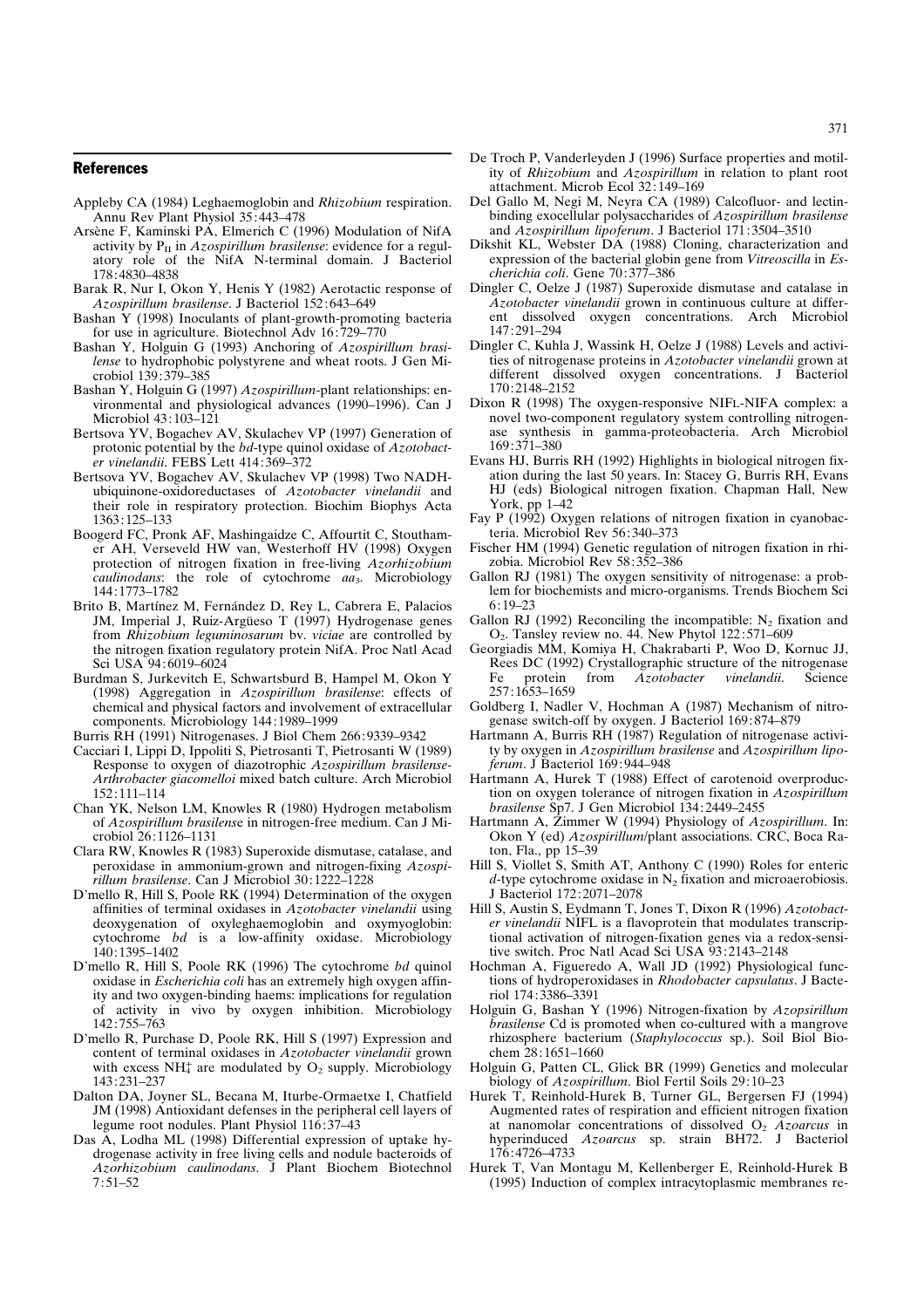lated to nitrogen fixation in *Azoarcus* sp BH72. Mol Microbiol 18:225–236

- Jack R, Zamaroczy M de, Merrick M (1999) The signal transduction protein GlnK is required for NifL-dependent nitrogen control of *nif* gene expression in *Klebsiella pneumoniae*. J Bacteriol 181:1156–1162
- Jacobson ES, Hong JD (1997) Redox buffering by melanin and Fe(II) in *Cryptococcus neoformans*. J Bacteriol 179:5340– 5346
- Jünemann S (1997) Cytochrome *bd* terminal oxidase. Biochim Biophys Acta 1321:107–127
- Jünemann S, Butterworth PJ, Wrigglesworth JM (1995) A suggested mechanism for the catalytic cycle of cytochrome *bd* terminal oxidase based on kinetic analysis. Biochemistry 34:14861–14867
- Juty NS, Moshiri F, Merrick M, Anthony C, Hill S (1997) The *Klebsiella pneumoniae* cytochrome *bd*' terminal oxidase complex and its role in microaerobic nitrogen fixation. Microbiology 143:2673–2683
- Kaminski PA, Kitts CL, Zimmerman Z, Ludwig RA (1996) *Azorhizobium caulinodans* uses both cytochrome *bd* (quinol) and cytochrome *cbb*3 (cytochrome *c*) terminal oxidases for symbiotic N2 fixation. J Bacteriol 178:5989–5994
- Katupitiya S, Millet J, Vesk M, Viccars L, Zeman A, Lidong Z, Elmerich C, Kennedy IR (1995) A mutant of *Azospirillum brasilense* Sp7 impaired in flocculation with a modified colonization pattern and superior nitrogen fixation in association with wheat. Appl Environ Microbiol 61:1987–1995
- Kelly MJ, Poole RK, Yates MG, Kennedy C (1990) Cloning and mutagenesis of genes encoding the cytochrome *bd* terminal oxidase complex in *Azotobacter vinelandii*: mutants deficient in the cytochrome *d* complex are unable to fix nitrogen in air. J Bacteriol 172:6010–6019
- Kennedy IR, Pereg-Gerk LL, Wood C, Deaker R, Gilchrist K, Katupitiya S (1997) Biological nitrogen fixation in non-leguminous field crops: facilitating the evolution of an effective association between *Azospirillum* and wheat. Plant Soil 194:65–79
- Kim J, Rees DC (1992) Crystallographic structure and functional implications of the nitrogenase molybdenum-iron protein from *Azotobacter vinelandii*. Science 360:553–560
- Kim J, Rees DC (1994) Nitrogenase and biological nitrogen fixation. Biochemistry 33:389–397
- Kim S, Burgess BK (1996) Evidence for the direct interaction of the *nif*W gene product with the MoFe protein. J Biol Chem 271:9764–9770
- Kolonay JFJ, Maier RJ (1997) Formation of pH and potential gradients by the reconstituted *Azotobacter vinelandii* cytochrome *bd* respiratory protection oxidase. J Bacteriol 179:3813–3817
- Kolonay JFJ, Moshiri F, Gennis RB, Kaysser TM, Maier RJ (1994) Purification and characterization of the cytochrome *bd* complex from *Azotobacter vinelandii*: comparison with the complex from *Escherichia coli*. J Bacteriol 176:4177–4181
- Krey R, Pühler A, Klipp W (1992) A defined amino acid exchange close to the putative nucleotide binding site is responsible for an oxygen-tolerant variant of the *Rhizobium meliloti* NifA protein. Mol Gen Genet 234:433–441
- Kuhla J, Oelze J (1988) Dependence of nitrogenase switch-off upon oxygen stress on the nitrogenase activity in *Azotobacter vinelandii*. J Bacteriol 170:5325–5329
- Kuzma MM, Winter H, Storer P, Oresnik I, Atkins CA, Layzell DB (1999) The site of oxygen limitation in soybean nodules. Plant Physiol 119:399–408
- Lee SH, Pulakat L, Parker KC, Gavini N (1998) Genetic analysis on the NifW by utilizing the yeast two-hybrid system revealed that the NifW of *Azotobacter vinelandii* interacts with the NifZ to form higher-order complexes. Biochem Biophys Res Commun 244:498–504
- Linkerhägner K, Oelze J (1995) Cellular ATP levels and nitrogenase switchoff upon oxygen stress in chemostat cultures of *Azotobacter vinelandii*. J Bacteriol 177 :5289–5293
- Linkerhägner K, Oelze J (1997) Nitrogenase activity and regeneration of the cellular ATP pool in *Azotobacter vinelandii* adapted to different oxygen concentrations. J Bacteriol 179:1362–1367
- Liu J-K, Lee F-T, Lin C-S, Yao X-T, Davenport JW, Wong T-Y (1995) Alternative function of the electron transport system in *Azotobacter vinelandii*: removal of excess reductant by the cytochrome *d* pathway. Appl Environ Microbiol 61:3998–4003
- Ludden PW (1994) Reversible ADP-ribosylation as a mechanism of enzyme regulation in procaryotes. Mol Cell Biochem 138:123–129
- Macheroux P, Hill S, Austin S, Eydmann T, Jones T, Kim SO, Poole R, Dixon R (1998) Electron donation to the flavoprotein NifL, a redox-sensing transcriptional regulator. Biochem J 332:413–419
- Macht F, Reinhold-Hurek B (1997) Identification and characterization of the terminal oxidases of *Azoarcus* SP. BH72. In: Elmerich C, Kondorosi A, Newton WE (eds) Biological nitrogen fixation for the 21st century. Kluwer, Dordrecht, p 404
- Maier RJ, Triplett EW (1996) Toward more productive, efficient, and competitive nitrogen-fixing symbiotic bacteria. Crit Rev Plant Sci 15:191–234
- Marchal K, Sun J, Keijers V, Haaker H, Vanderleyden J (1998) A cytochrome *cbb*3 (cytochrome *c*) terminal oxidase in *Azospirillum brasilense* Sp7 supports microaerobic growth. J Bacteriol 180:5689–5696
- Merrick MJ, Edwards RA (1995) Nitrogen control in bacteria. Microbiol Rev 59:604–622
- Minchin FR (1997) Regulation of oxygen diffusion in legume nodules. Soil Biol Biochem 29:881–888
- Moshiri F, Crouse BR, Johnson MK, Maier RJ (1995) The "nitrogenase-protective" FeSII protein of *Azotobacter vinelandii*: overexpression, characterization, and crystallization. Biochemistry 34:12973–12982
- Moshiri F, Kim JW, Fu C, Maier RJ (1994) The FeSII protein of *Azotobacter vinelandii* is not essential for aerobic nitrogen fixation, but confers significant protection to oxygen-mediated inactivation of nitrogenase *in vitro* and *in vivo*. Mol Microbiol 14:101–114
- Munoz-Centeno MC, Ruiz MT, Paneque A, Cejudo FJ (1996) Posttranslational regulation of nitrogenase activity by fixed nitrogen in *Azotobacter chroococcum*. Biochim Biophys Acta 1291:67–74
- Nelson LM, Knowles R (1978) Effect of oxygen and nitrate on nitrogen fixation and denitrification by *Azospirillum brasilense* grown in continuous culture. Can J Microbiol 24:1395–1403
- Nelson LM, Salminen SO (1982) Uptake hydrogenase activity and ATP formation in *Rhizobium leguminosarum* bacteroids. J Bacteriol 151:989–995
- Nur I, Steinitz YL, Okon Y, Henis Y (1981) Carotenoid composition and function in nitrogen-fixing bacteria of the genus *Azospirillum*. J Gen Microbiol 122:27–32
- Nur I, Okon Y, Henis Y (1982) Effect of dissolved oxygen tension on production of carotenoids, poly- $\beta$ -hydroxybutyrate, succinate oxidase and superoxide dismutase by *Azospirillum brasilense* Cd grown in continuous culture. J Gen Microbiol 128:2937–2943
- Oelze J, Klein G (1996) Control of nitrogen fixation by oxygen in purple nonsulfur bacteria. Arch Microbiol 165:219–225
- Okon Y (1985) *Azospirillum* as a potential inoculant for agriculture. Trends Biotechnol 3:223–228
- Okon Y, Labandera-Gonzalez CA (1994) Agronomic applications of *Azospirillum*. An evaluation of 20 years worldwide field inoculation. Soil Biol Biochem 26:1591–1601
- Okon Y, Vanderleyden J (1997) Root-associated *Azospirillum* species can stimulate plants. ASM News 63:366–370
- Okon Y, Houchins JP, Albrecht SL, Burris RH (1977) Growth of *Spirillum lipoferum* at constant partial pressures of oxygen, and properties of its nitrogenase in cell-free extracts. J Gen Microbiol 98:87–92
- Pereg-Gerk L, Paquelin A, Gounon P, Kennedy IR, Elmerich C